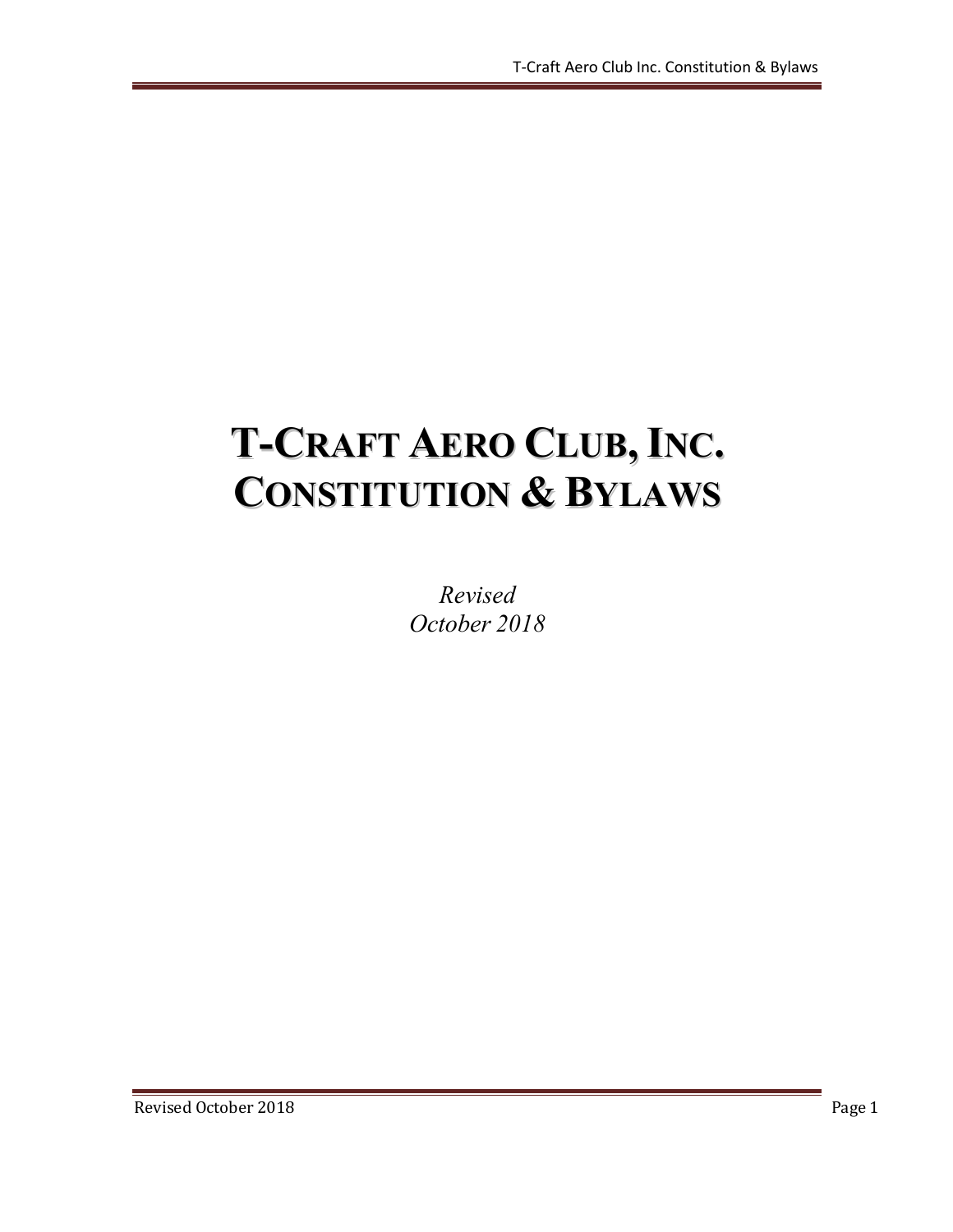# ARTICLE **I** – NAME

1) The name of this corporation shall be "THE T-CRAFT AERO CLUB, INC." It shall be a non-profit organization.

# ARTICLE II – PURPOSE

- 1) The corporation shall own and operate one or more aircraft for its members in conjunction with their education as pilots, offering an economical opportunity for student pilots and certificated pilots to further their interest and endeavors through organized activity.
- 2) The corporation shall promote and provide educational programs for the development of aviation knowledge for all members.
- 3) The corporation shall promote, enhance and encourage safe and responsible flying practices.
- 4) The corporation shall provide and regulate any program or activity pertaining to flying that would contribute to the well-being of the corporation and its members.

# ARTICLE III – MEMBERSHIP

- 1) Membership within the corporation and their attendant definitions, fees, qualifications, requirements, rights and privileges shall be as set forth in the remainder of this section, and are available, through application for CLASS I and CLASS II categories. The minimum age of an active member shall be sixteen (16) years of age. An active member is as described in Article IV.
	- a. Resignation of membership- If less than two years, no refund of membership fee.
		- i. After two years, a member in good standing shall receive 75% of membership fee upon resignation.
	- b. Class I member each individual application for a Class I membership shall pay a membership fee of Eight Hundred Dollars (\$800.00) and upon corporation
		- i. Approval shall be entitled to a Class I membership. Class I members have voting rights, may operate non-complex corporation aircraft (fixed-pitch propeller and fixed landing gear) and may serve as a corporation officer or Director.
	- c. Class II member each individual applicant for a Class II membership shall pay a membership fee of One Thousand Two Hundred Dollars (\$1,200.00) and upon corporation approval shall be entitled to a Class II membership. Class II members have voting rights, may operate any corporation aircraft and may serve as a corporation officer or Director.

## Revised October 2018 Page 2 and the state of the state of the state of the state of the state of the state of the state of the state of the state of the state of the state of the state of the state of the state of the stat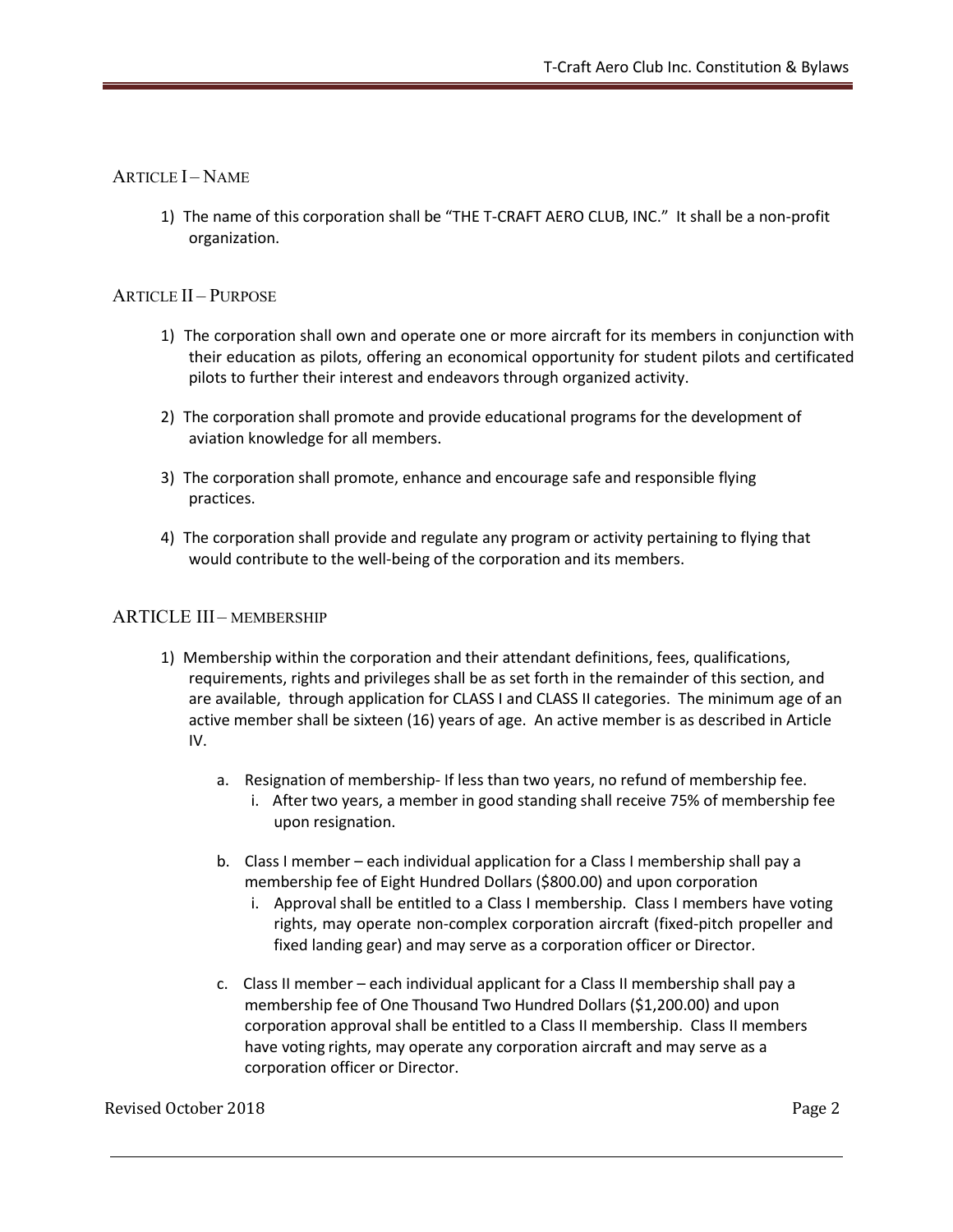- i. Any member joining prior to September 30, 2003 wishing to advance from Class I membership to Class II membership shall pay an additional fee of One Hundred Fifty Dollars (\$150.00) and shall be entitled to a Class II membership.
- ii. Any member joining after September 30, 2003, and before October 9, 2018 wishing to advance from Class I membership to Class II membership shall pay an additional fee of Three Hundred Dollars (\$300.00) and shall be entitled to a Class II membership.
- iii. Any member joining after October 9, 2018 wishing to advance from Class I membership to Class II membership after shall pay an additional fee of Four Hundred Dollars (\$400.00) and shall be entitled to a Class II membership.
- 2) Application for membership in this corporation shall be made on an application for membership form.
- 3) Acceptance for membership in this corporation is as follows: Upon receipt by the Board of any application for membership, that application and applicant shall be reviewed and interviewed, respectively, and acted upon by a quorum of the Board. Upon an affirmative review by the Board, the respective applicant shall receive temporary active status with the corporation until his application is voted upon by the membership at the next regular meeting. A two-thirds (2/3) affirmative vote of the membership present at that meeting is required to accept the applicant as a duly qualified member.
- 4) Removed
- 5) Disciplinary Action: All members shall operate aircraft and equipment and conduct themselves according to the Federal Aviation Regulations and the Bylaws and policies of this corporation. Deviation from these, other than for an emergency, shall be brought to the attention of the Board and may be cause for disciplinary action and/or suspension or dismissal from the Club with all rights and/or privileges forfeited. Any such member may appeal said decision at a regular or special Board meeting.
- 6) Involuntary Membership Termination: When the Board determines that an individual's membership is not in the best interest of the corporation, that membership may be terminated by a three-fourths (3/4) vote of the Board members present and voting, provided further that prior to such meeting the member in question receive at least fifteen (15) days prior written notice of the meeting and then be given an opportunity to show cause why membership should not be terminated. Upon termination, there will be no refund of membership fees.
- 7) Voluntary Member Resignation: A member may choose to leave the Club at any time.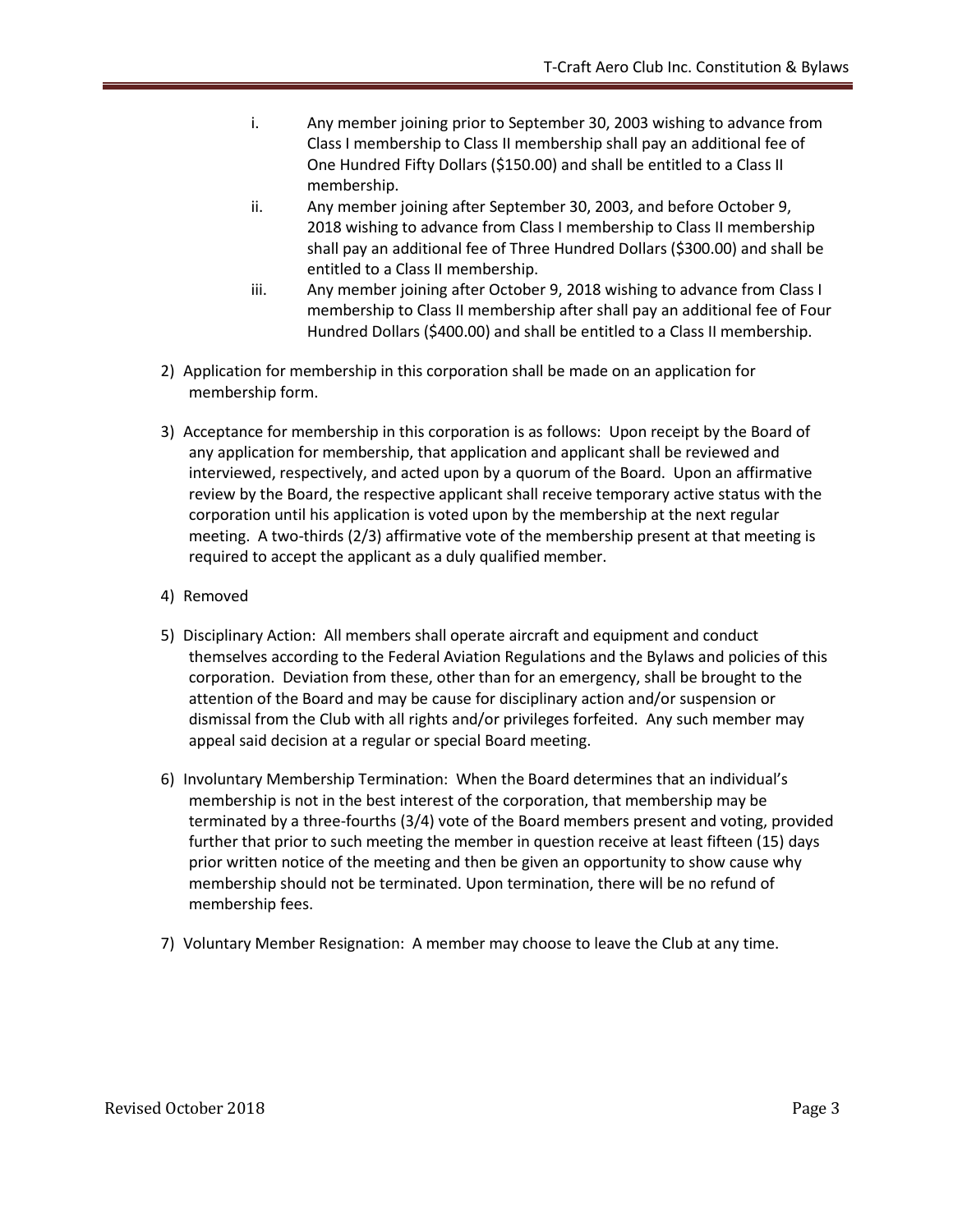#### ARTICLE IV – FEES, DUES AND ASSESSMENTS

- 1) Payment of membership application fees as set forth in Article III, Paragraph 1, shall be a prerequisite to the consideration of the application for membership in this corporation.
- 2) An active member is one who has paid membership application fees, is medically capable of operating aircraft and is not in Delinquency Suspended Status.
- 3) An inactive member is one who has been accepted as a member who is not on active flying status.
- 4) Flying fees shall be assessed by the corporation in accordance with current policies and said fees shall be credited toward flying time. Hobbs Meter readings shall be used to determine a member's obligation to the corporation for time flown in corporation aircraft.
	- a. All flying fees are due on or before the tenth (10) day of the month following the billing.
	- b. Any member whose fees have not been received within the thirty (30) days following the due date shall be deemed delinquent, not in good standing, and suspended from flying status, referred to as delinquency suspended status. Payment of all due fees in full shall be required of delinquency suspended member to return to Active Flying Status. Additionally, any member deemed habitually delinquent by the Board, shall be given written notice of decision, which may include, but not limited to, relinquishing membership.
	- c. Any member whose delinquency extends for more than three (3) months shall be given written notice by certified mail to appear before the Board concerning the matter. Failure to contact the Board within thirty (30) days after written notice has been given shall automatically terminate such membership with NO refund of fees.
	- d. Delinquent accounts will be turned over to collections if the account holder fails to work out an acceptable payment plan. The delinquent account holder will be responsible for all fees incurred in the collection process, the full account balance and all penalties and interest assessed in accordance with T-Craft Aero Club By-Laws.
	- e. If any delinquent member should show cause for further consideration, the Board shall have the authority to temporarily suspend any portion of sub-sections A or B as shall suit the case of the individual concerned.
	- f. Any member, who shall find him or herself unable to remain on active flying status, may petition the Board for an inactive status. The inactive member shall pay the current monthly dues less the minimum flying charge. If dues become delinquent for a period of one (1) year, the membership will be terminated with no refund of original membership cost.

The above-mentioned dues, penalties and actions may be waived by the Board.

#### Revised October 2018 Page 4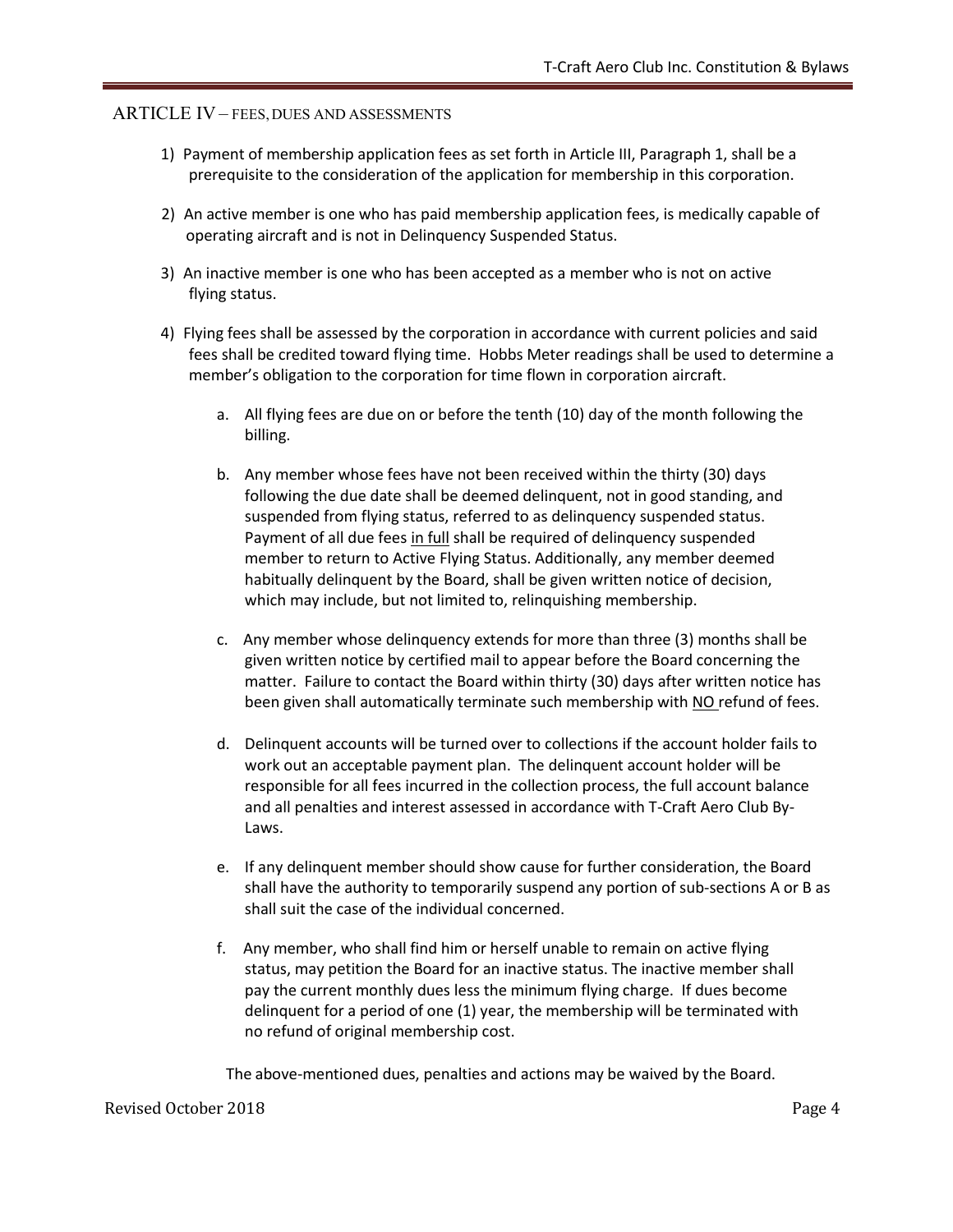# ARTICLE V – REMOVED

## ARTICLE VI – MEMBERS OF THE BOARD

- 1) OFFICERS: Elected officers of this corporation shall be President, Secretary and Treasurer.
	- a. PRESIDENT: The principal duties of the President shall be to preside at all meetings , direct and supervise the affairs of this organization, make such appointments as may be required, and make an annual report of this corporation to the members thereof. He shall be required to perform other duties, which may be referred to him by the Board or be deemed proper in the management of his office. The President may invoke Roberts Rules of Order if deemed necessary in order to carry out the business of the corporation.
	- b. SECRETARY: The Secretary shall be charged with keeping such records as may be required in the normal course of the business and any such additional duties as may be required by law or by the Board. He shall give notice of all meetings, keeping all meeting minutes and shall be custodian of all official records of the organization. The Secretary shall be charged with the duty of acting in the absence of the President, as the President pro-tem of the organization.
	- c. TREASURER: The Treasurer shall keep record of and report all detail to the corporation all sums received and expended, all out-standing obligations and such matters as may be deemed proper in handling corporation funds and any such additional duties as may be required by law or by the Board. The Treasurer shall be bonded as set by policies herein. The treasurer shall assume the remaining duties of the Secretary when said officer is acting as President pro-tem of the organization.
- 2) DIRECTORS: Elected directors of this corporation shall be the Director of Maintenance, Director of Accounts and the Director of Membership and Safety.
	- a. Director of Maintenance: Oversees and coordinates the maintenance, repair, regulatory compliance and record keeping for all corporation aircraft.
	- b. Director of Accounts: Reviews, verifies and manages monthly billing for flight hours and membership dues.
	- c. Director of Membership and Safety: Oversees and coordinates activities related to membership and safety.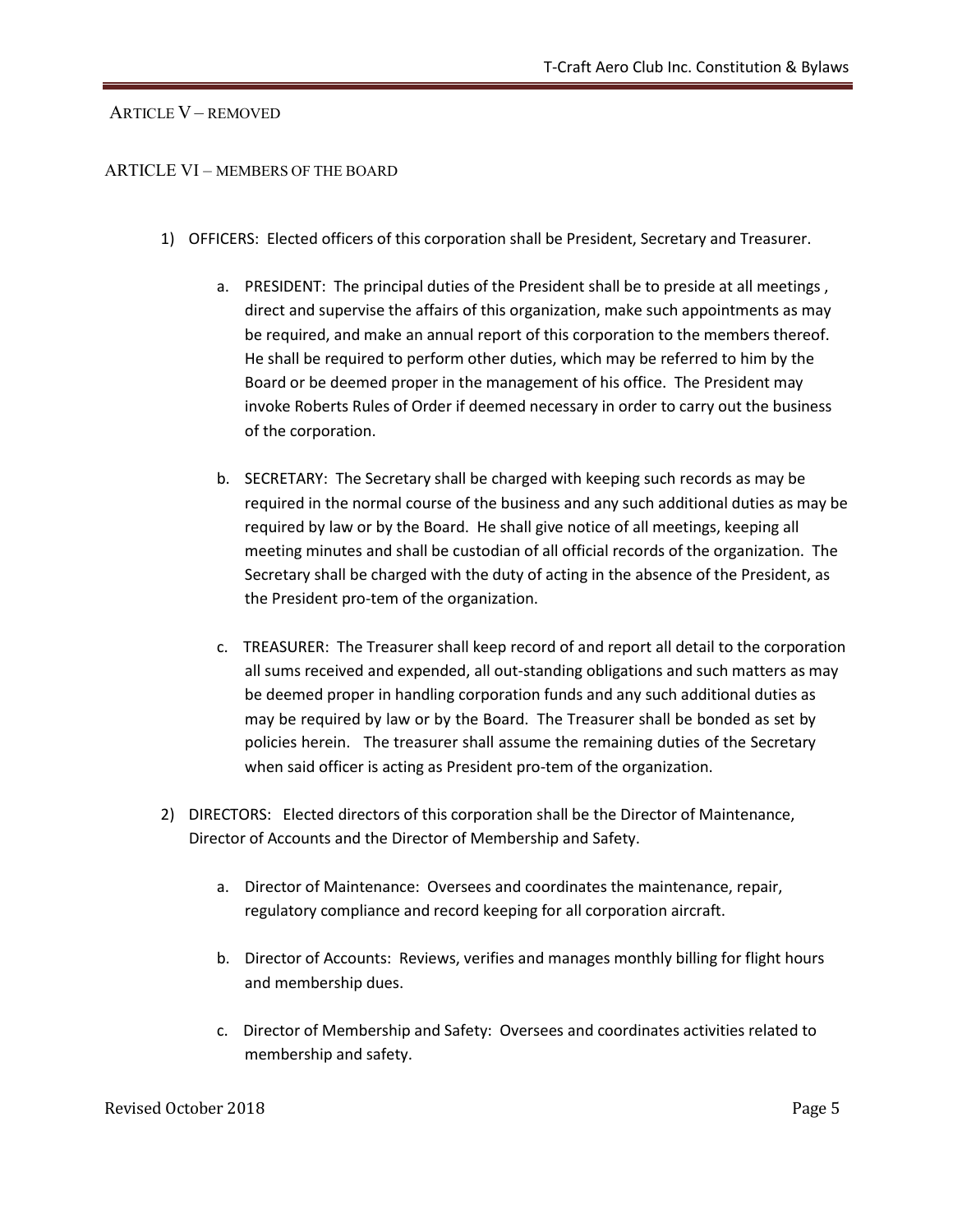- 3) BOARD: The Board of this corporation shall consist of (3) directors and (3) officers. All shall serve as voting members of the Board.
- 4) All members of the Board shall be governed as directors of the corporation and shall be vested with the governing control of the corporation as pertaining to the direction and general conduct of the activities, operations, affairs, growth and well being of this organization.
- 5) No member of this organization may hold more than one office at a time.
- 6) A quorum of the Board shall consist of a majority of the Board members including the President or Secretary, not including vacant positions. Such quorum shall be necessary to conduct Board functions.
- 7) The said Board and members of board of this corporation shall perform such additional duties as may be imposed or required by the Bylaws and/or policies.
- 8) All club expenditures will be reported and approved by the board. Unapproved expenditures will be the responsibility of the purchaser. All checks drawn against the account of this corporation must be signed by two officers of the corporation in accordance with the limits approved by the Board.
- 9) Any member of the Board may be removed from the by the membership without cause at any regularly scheduled meeting or any specially called meeting, called for that purpose.
- 10) The meeting Chair shall not vote except when necessary to break a tie.

#### ARTICLE VII – QUALIFICATIONS FOR OFFICE

1) Any individual member in good standing shall be considered qualified to be elected or appointed to any office of this corporation.

#### ARTICLE VIII – NOMINATION AND ELECTION OF OFFICERS AND DIRECTORS

- 1) At least thirty (30) days prior to the annual meeting of the corporation, the President shall appoint a nominating committee consisting of a Chairman and two additional members of the organization, not a current director, nor a current officer of the corporation.
- 2) Duties of the nominating committee: At the annual meeting of the corporation the nominating committee shall present the nominees for each of the elected offices as set herein. The nominating committee in cooperation with the President shall conduct the election of said officers during the annual meeting.
- 3) Nominations: Nominations shall be submitted by the nominating committee and/or by open nomination from the floor during the annual meeting.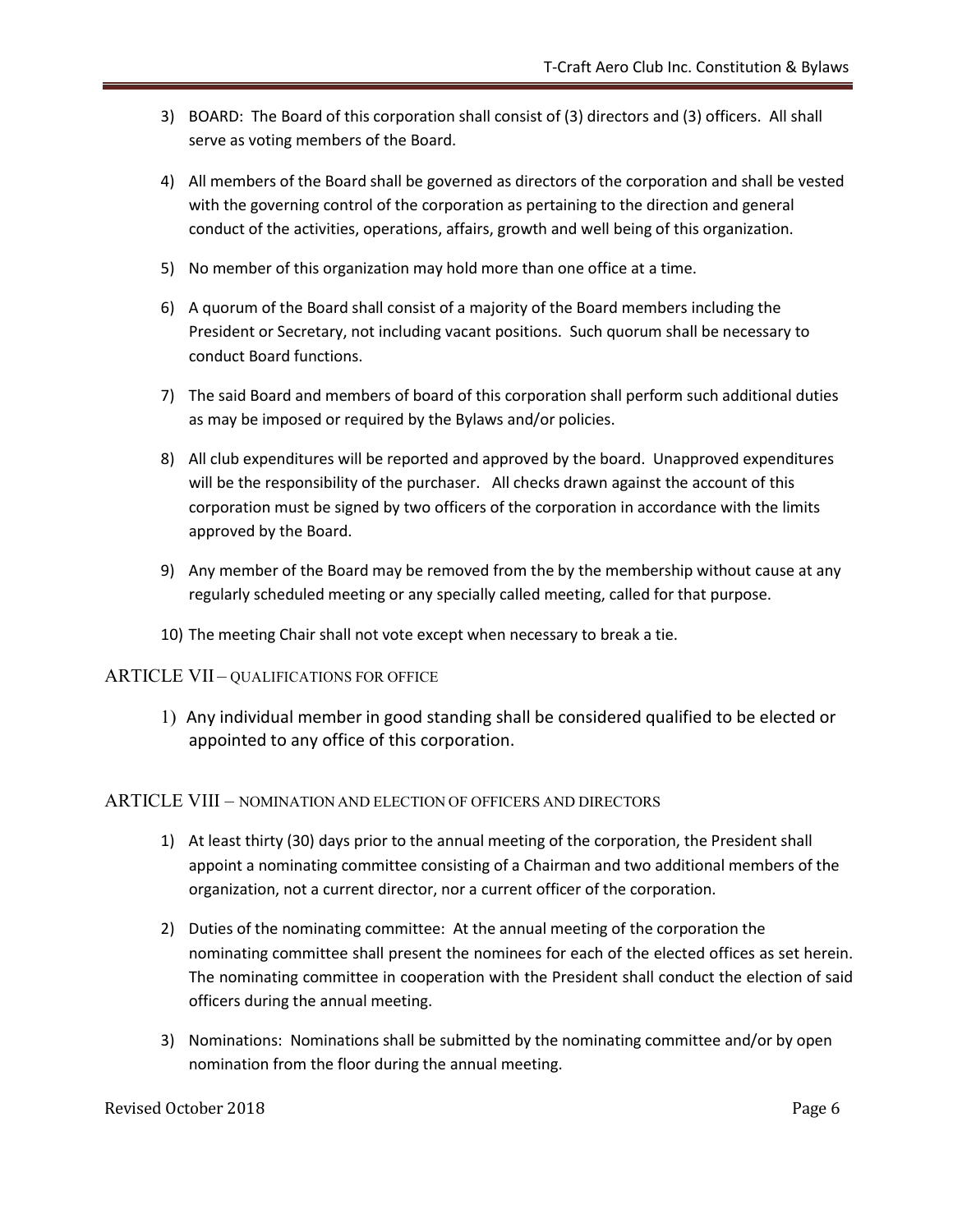- 4) Election of Officers and Directors: All officers and directors shall be elected by a simple majority vote of the membership present during the annual meeting of the organization.
- 5) Administrative Period:
	- a. The President shall be elected to serve for a period of one (1) year beginning and ending during the annual meeting.
	- b. The directors shall be elected one (1) each year and shall serve for a period of three (3) years EXCEPT as provided herein due to a need to fill a vacancy. The director's term of office shall begin and end with the annual meeting of the corporation.
	- c. The Secretary and Treasurer shall be elected to serve for a period of (2) years each.
- 6) Filling a Vacancy:
	- a. President: If a vacancy shall occur in the office of the President, the Secretary shall fill that vacancy and assume all duties until such time as a special election by the membership of the corporation can be held to replace the President. The special election must be held within 60 days of the vacancy.
	- b. Secretary: If a vacancy shall occur in the office of Secretary, the Board shall appoint a member in good standing to fill this office and assume all duties.
	- c. Treasurer: If a vacancy shall occur in the office of Treasurer, the Board shall appoint a member in good standing to fill this office and assume all duties.
	- d. Directors: If a vacancy shall occur in one or more directors positions, the remaining board members shall appoint a member(s) in good standing to fill the vacancy(ies).
	- e. Term of Vacancy Appointments: The term served by an appointed office shall be until the next annual meeting immediately following the appointment. At such time any or all such vacant office(s) shall be filled through election by the membership of the corporation. Such election shall choose a member to fulfill the remainder of the original term of the office vacated.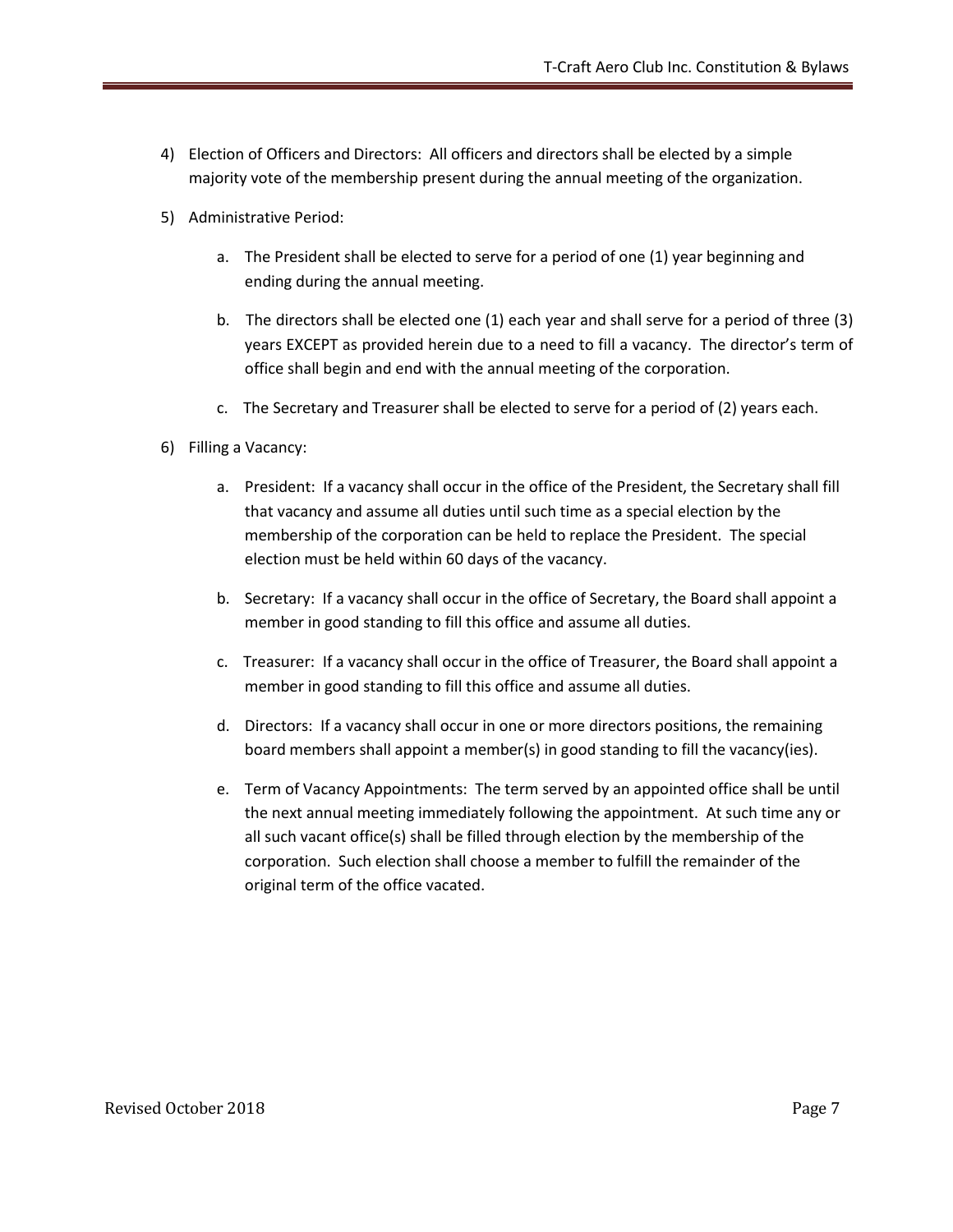# ARTICLE IX – COMPENSATION

- 1) The corporation shall compensate all members for their time for special services rendered to the Club, as determined by the Board, and to the members of the Board who effectively accomplish their assigned duties. One free hour of flying as awarded by drawings and sponsorship of new members may also be included.
- 2) All members in good standing who perform a special service shall be considered eligible to receive compensation.
	- a. Board members shall regularly attend board and general membership meetings.
	- b. Board member shall sign an agreement and statement of understanding regarding the terms and conditions of such compensation. The agreement and statement of understanding may only be changed by a majority vote of the general
		- i. membership; having received advanced notice of proposed changes as required by
		- ii. Article XI.
- 3) Compensation shall be in the form of flying credit amounts added to the member's account. Board members shall receive the additional amount of \$40.00 per month above the amount of monthly dues and minimum flying charges
- 4) The Club shall issue a Form 1099 to any member that receives compensation over the amount as required by law.
- 5) Board members shall be allowed reimbursement for aircraft fuel receipts rather than applying the amount as an account credit.
- 6) Flying credit amounts are issued on a "use it or lose it" basis and shall not be and are not transferable in any form.
- 7) All members shall only be allowed refund of positive credit balance for amounts paid in advance.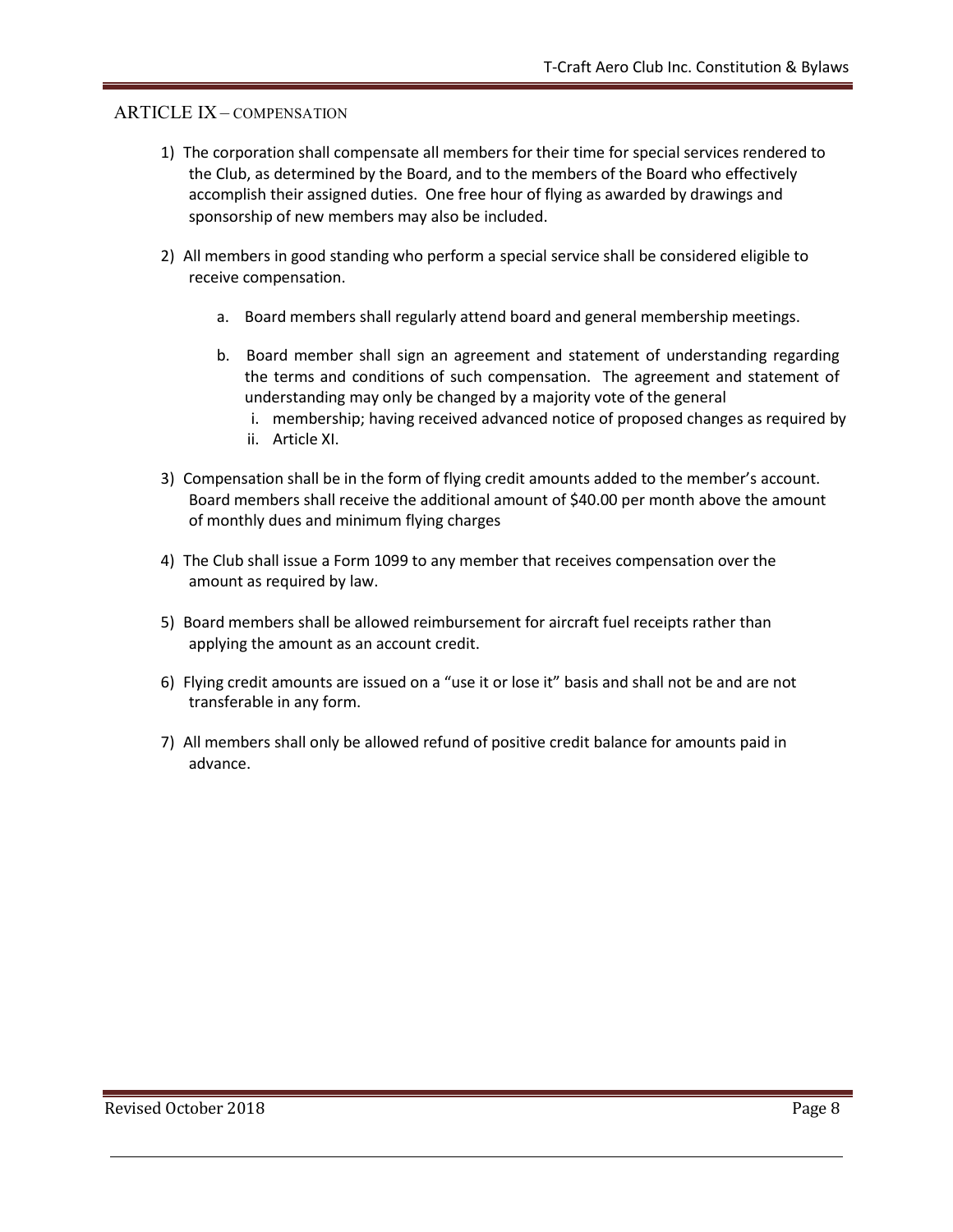# ARTICLE X – MEETINGS

- 1) Annual Meeting: The annual (election) meeting of this corporation shall be the last Tuesday in January of each year at a time and place designated by the President.
- 2) Membership Meetings: The membership meetings shall be held monthly on the last Tuesday of each month except the months of June, July and August. Meeting dates may be waived or changed because of conflicting holidays and/or important business pertaining to the organization.
- 3) Board Meetings: The Board shall hold open meetings on the second Tuesday of each month at a time and place set by the President.
- 4) Special Meetings:
	- a. Special membership meetings may be called if cause is shown, by the President or Secretary provided notice is given to the membership not less than five (5) days prior to the meeting.
	- b. A special Board meeting may be called by the President or Secretary provided notice is given to said members not less than eight (8) hours prior to said meeting. Any cause for emergency action may waive the eight (8) hour prior to notice.
	- c. The President shall have the authority to call an executive session to deal with sensitive issues.
- 5) Programs: Any person or persons wishing to present a program during the meeting of this organization shall be required to obtain prior approval of the President.

# ARTICLE XI – AMENDMENT OF CONSTITUTION AND BYLAWS

- 1) These Bylaws may be amended at any meeting of this corporation upon the affirmative vote of the majority of the members attending said meeting provided that copies of any proposed amendment for consideration at such meeting shall have been mailed out to each member at least thirty (30) days prior to said meeting.
- 2) Amendment by 2/3 vote: Upon recommendation by two-thirds (2/3) vote of the Board, an amendment may be submitted without notice required by Section 1 to the membership at any membership meeting. Such proposed amendments must be approved by a two- thirds (2/3) affirmative vote of the members present at said meeting.